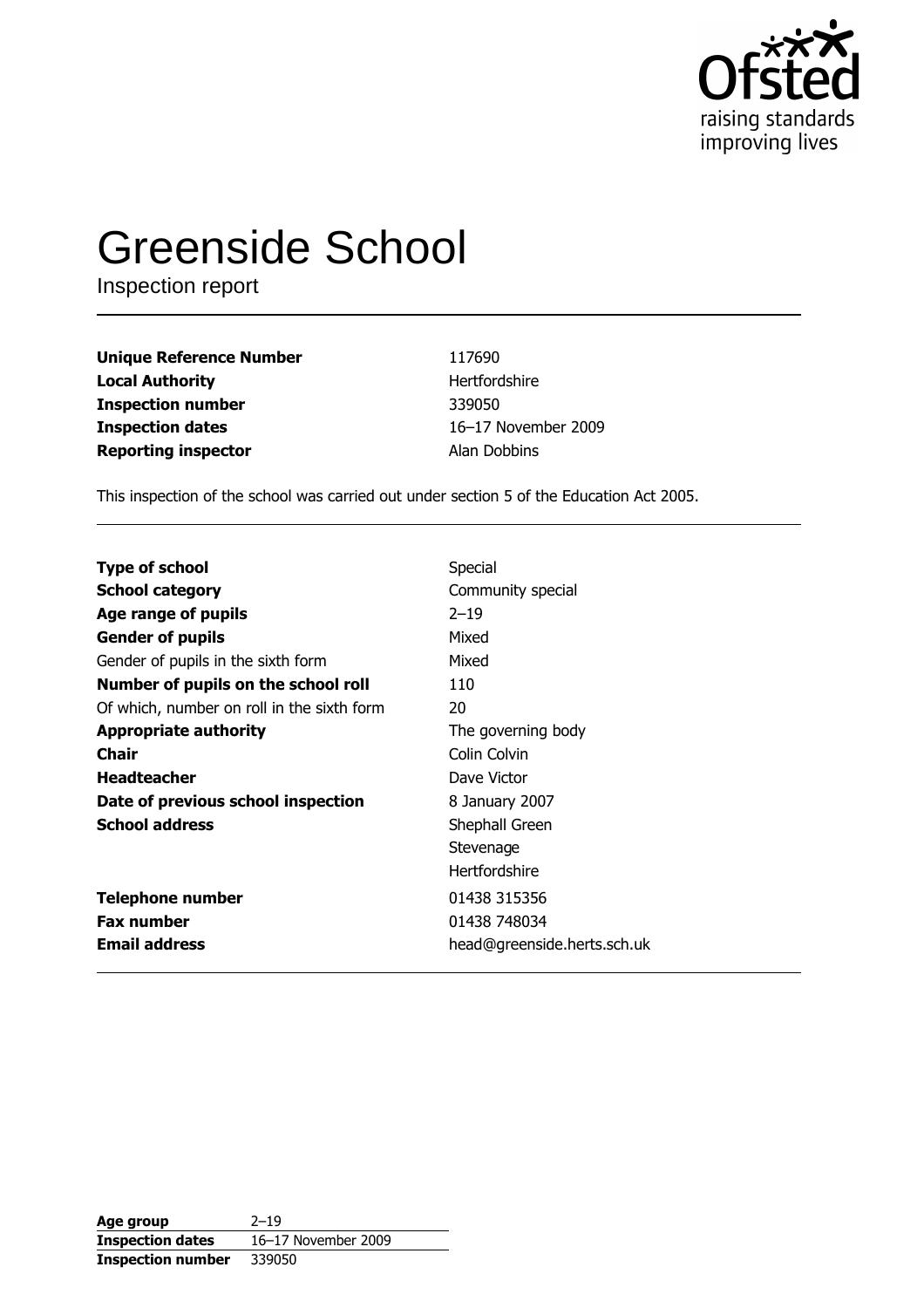The Office for Standards in Education, Children's Services and Skills (Ofsted) regulates and inspects to achieve excellence in the care of children and young people, and in education and skills for learners of all ages. It regulates and inspects childcare and children's social care, and inspects the Children and Family Court Advisory Support Service (Cafcass), schools, colleges, initial teacher training, work-based learning and skills training, adult and community learning, and education and training in prisons and other secure establishments. It rates council children's services, and inspects services for looked after children, safeguarding and child protection.

Further copies of this report are obtainable from the school. Under the Education Act 2005, the school must provide a copy of this report free of charge to certain categories of people. A charge not exceeding the full cost of reproduction may be made for any other copies supplied.

If you would like a copy of this document in a different format, such as large print or Braille, please telephone 08456 404045, or email enquiries@ofsted.gov.uk.

You may copy all or parts of this document for non-commercial educational purposes, as long as you give details of the source and date of publication and do not alter the documentation in any way.

Royal Exchange Buildings St Ann's Square Manchester M2 7LA T: 08456 404045 Textphone: 0161 618 8524 E: enquiries@ofsted.gov.uk W: www.ofsted.gov.uk © Crown copyright 2009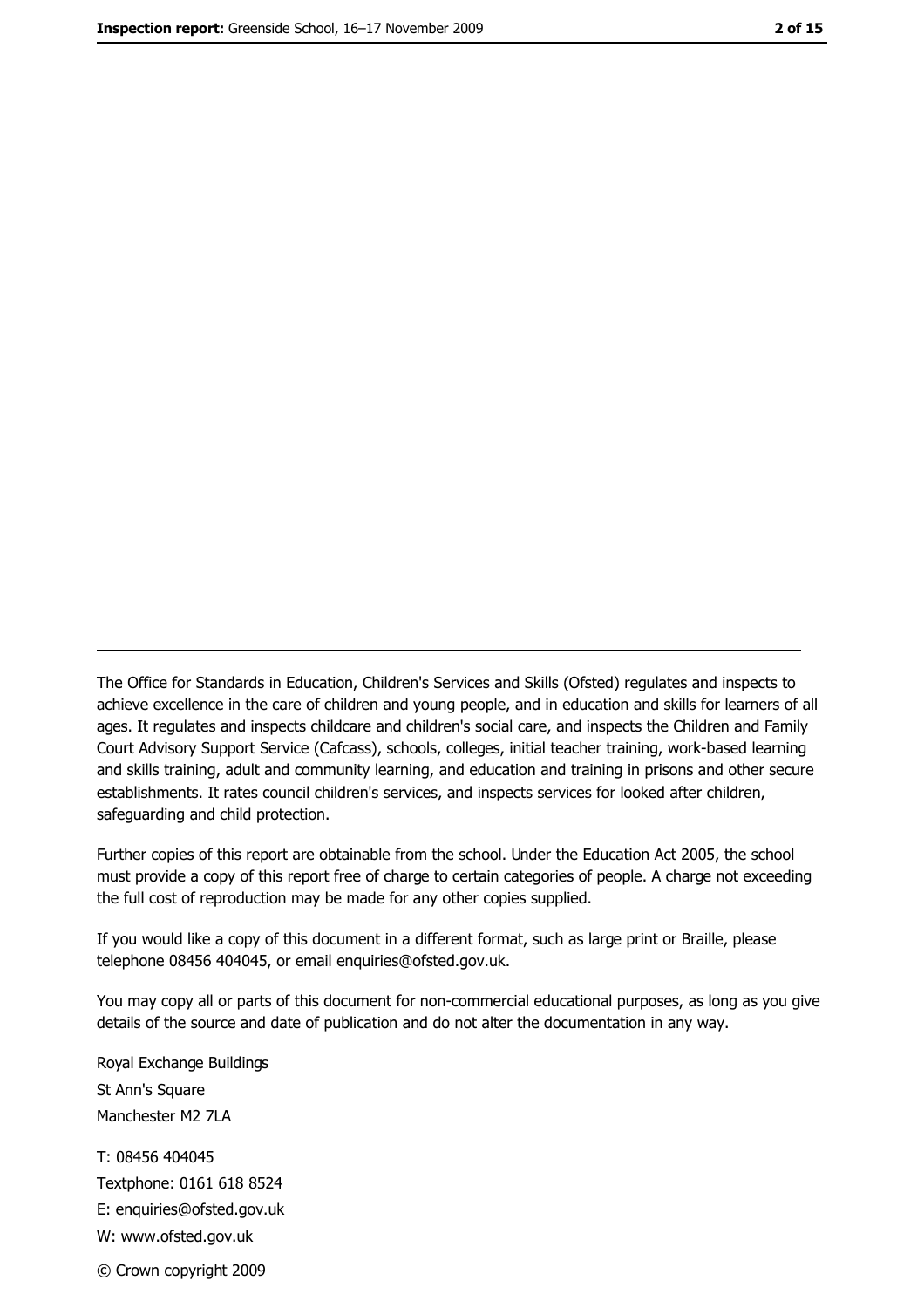# **Introduction**

This inspection was carried out by 3 additional inspectors. The inspectors visited 10 lessons, and held meetings with governors, staff, pupils and three parents. They looked at policies and evidence of pupils' work and analysed 31 responses to the parents' questionnaire.

The team reviewed many aspects of the school's work. It looked in detail at the following:

- how well pupils do in their learning  $\blacksquare$
- how well teaching meets the needs of all pupils  $\blacksquare$
- the impact of the accommodation on the achievement, and the range of learning  $\blacksquare$ experiences, of pupils in key stages 3 and 4 and students in the sixth form
- how effectively leaders and governors are raising achievement, and how is gaining  $\blacksquare$ Change School and Specialists School status helping in this.

## Information about the school

Greenside School is a special school for pupils with severe, profound and multiple learning difficulties. Pupils attend from Stevenage and north Hertfordshire. The school building was originally designed to cater for 60 pupils and there has been no significant increase in space since then. As a result, there are issues relating to the accommodation and the last three Ofsted inspections judged the building to be inadequate. Plans to re-structure the provision using the Building Schools for the Future programme are well advanced. The secondary department will co-locate with a neighbouring secondary school and the current accommodation will be remodelled to cater for primary pupils only. Work is due to begin in 2012. Greenside became a Change School through Creative Partnerships in April 2009 and gained specialist school status in Cognition and Learning in September 2009. The school also holds Sportsmark, Healthy, Eco and ICT accreditation.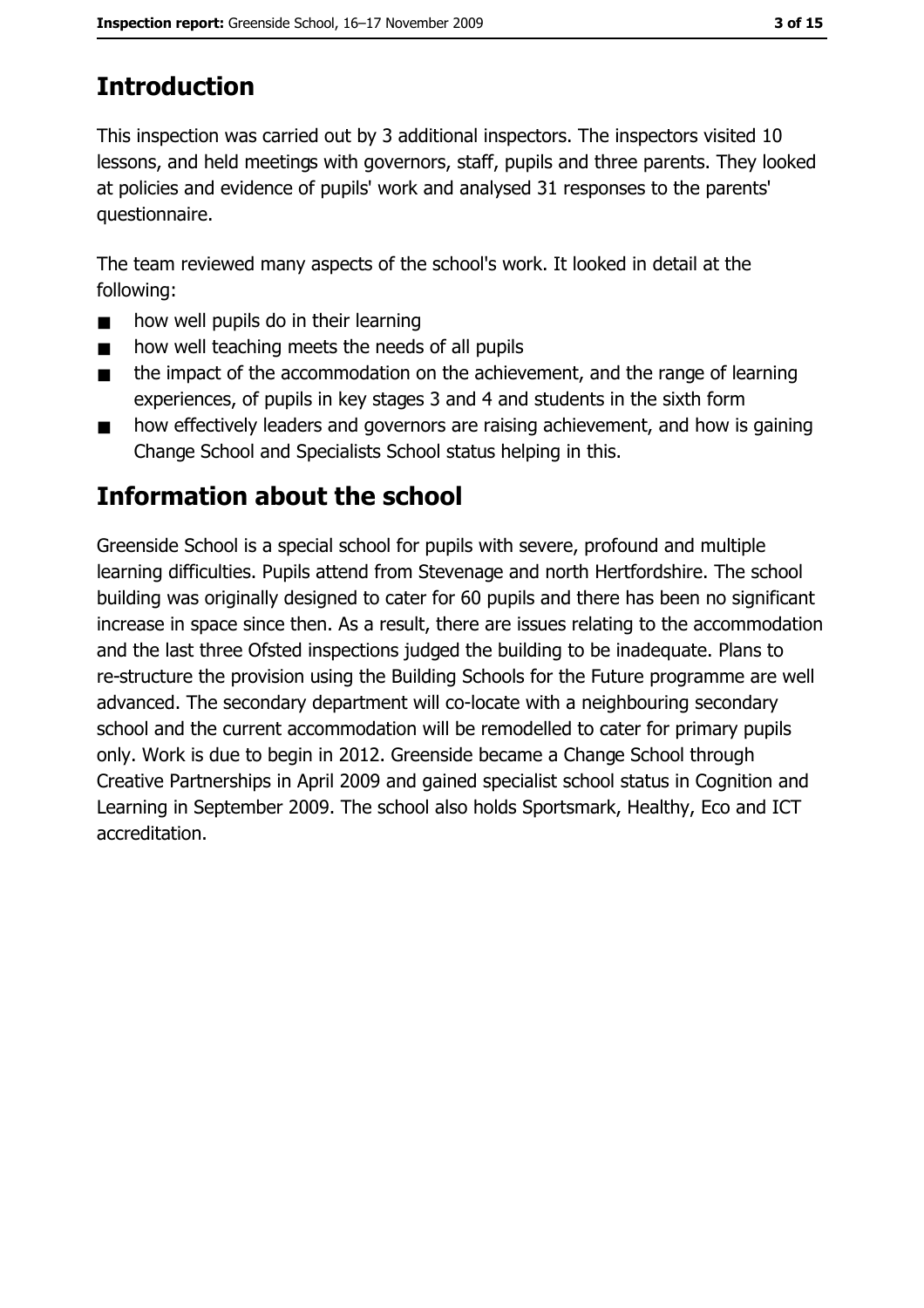# **Inspection judgements**

## Overall effectiveness: how good is the school?

#### The school's capacity for sustained improvement

## **Main findings**

This is a good school. Some things about it are outstanding. Senior leaders are doing outstandingly well in developing the school; children make an outstanding start in the Early Years Foundation Stage; and over all the years pupils are looked after exceptionally well. Pupils make good progress against their targets for learning and are prepared well for the opportunities and challenges they will experience in their life after school.

The severity of their special educational needs and/or disabilities means that pupils attain at levels well below those expected for their age. However, against the expectations of the emerging national database for equivalent pupils they show good progress. Over the period 2007 to 2009, at the end of each key stage more than half the pupils exceeded the targets predicted for them in each of the core subjects. Most of the others achieved their targets and only a very small number did not reach them. Pupils did well in subjects such as information and communication technology. They did especially well in physical education both as individuals and when they applied their skills and knowledge in sporting competition against pupils from other equivalent schools in Hertfordshire. Overall, teaching is good and the school's evaluation of teaching since the last inspection shows an increasing proportion of outstanding lessons. Many lessons are joyous events for pupils and staff alike. In these lessons planning ensures that learning is relevant to each pupil and all pupils make equivalent progress, irrespective of the nature or severity of their special educational needs and/or disability. In a few lessons, especially in the foundation subjects, planning does not always engage pupils well enough because too little regard is given to what pupils know and can do. Also, in some of these subjects the work of the subject leaders is not strong enough to have a positive effect on raising achievement over time.

In a safe 'family' environment, pupils are outstandingly well looked-after. They attend well and become increasingly self-confident and independent as they move through the school. They behave well. They show by the great effort they make to do their best that they fully accept the routines and disciplines for learning. They gain a good understanding of right and wrong, which they show as best they can when they have difficult choices to make, including those to do with staying safe and keeping healthy. Parents say they are thrilled with the way their children are progressing in their learning and in the way they are developing as young people. They report favourably on the many skills that transfer into home life. One parent said: 'Thank you for having the vision; for pushing us in the right direction; for all the fantastic opportunities; for all the fun and laughter.'

Senior leaders and governors know the school well. The school is a thriving and dynamic

| 7 |
|---|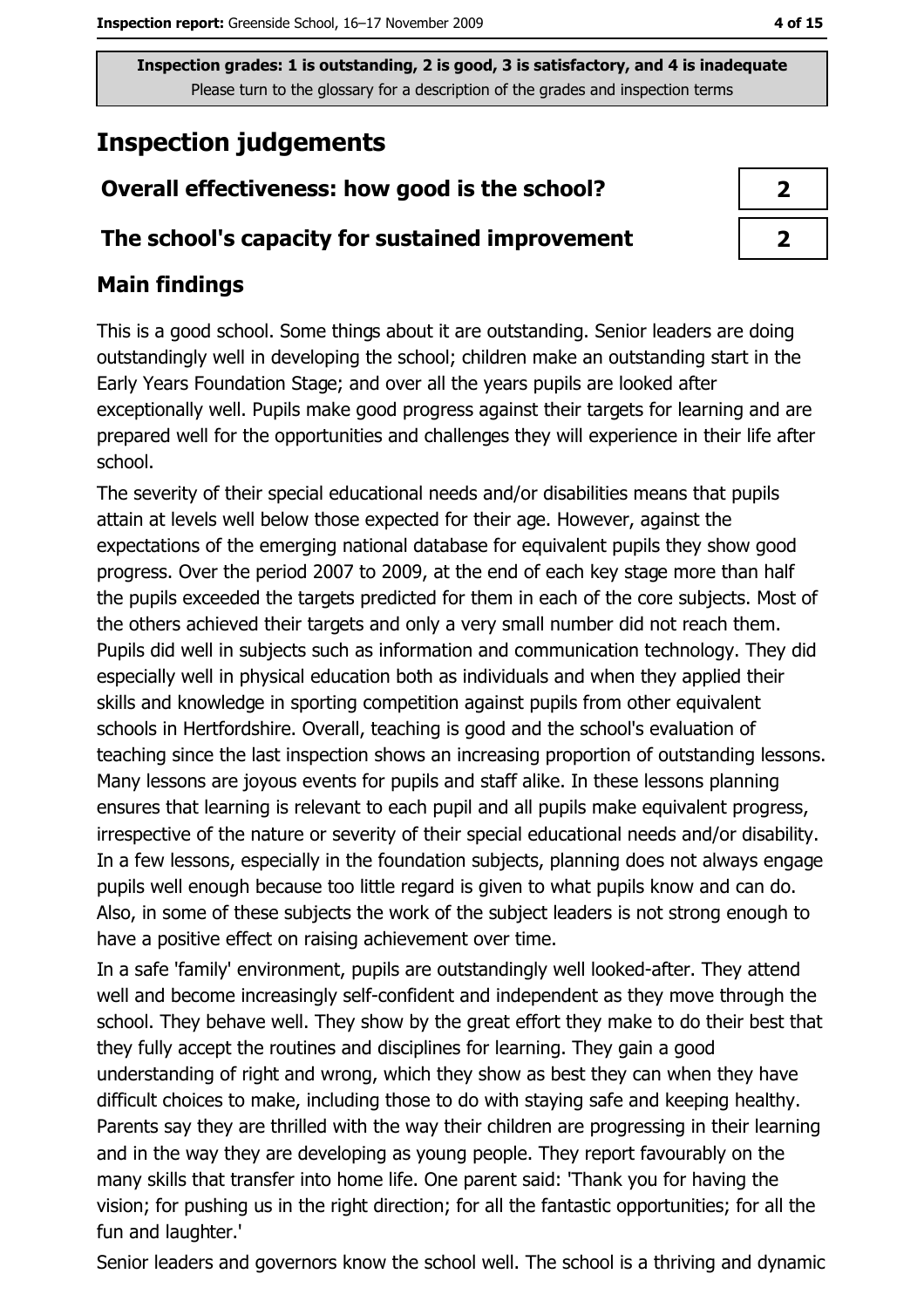place and the successful bid for Change and Specialist School status has gained increased resources that leaders are using well in matching school life to their vision. They confidently embrace change and show this through the development of meaningful partnerships with many other local schools and community groups and through taking part in European initiatives. Staff morale is high and the school is a happy place to work and to learn. Governors and leaders are working hard to ensure that the plans for the new co-location will eliminate the effect of deficiencies in the current accommodation and provide even more opportunities for inclusive practice. Since the last inspection leaders have driven improvement in many aspects of the school, especially in the quality of teaching and in the range and quality of pupils' learning experiences. The capacity for sustained improvement is good.

#### What does the school need to do to improve further?

- Raise achievement by:  $\blacksquare$ 
	- making more effective use of assessment information for planning for learning, for recording and for reporting progress
	- having subject leaders play a more visible and effective role in leading in their subjects.

#### **Outcomes for individuals and groups of pupils**

In the lessons, pupils generally make good progress. By their good behaviour, the strenuous efforts they make to work hard, and the pleasure they gain from celebrating their successes with their teachers and assistants they show they enjoy their learning. An important contributor to the good progress all pupils make is the good level of communication they have with their adults. For many pupils this is not through speech and involves the expert use of strategies such as picture exchanges, the use of signs and symbols, or electronic speech aids such as switches and voice simulators.

The outstandingly safe and supportive environment helps pupils make great strides toward becoming as independent as is possible. The extensive partnerships programme with other local schools aids in this by providing regular and very effective opportunities for pupils to extend their personal and social skills by spending time with mainstream pupils. They gain good awareness of the needs of the wider world through residential visits in this country and in Europe. Their awareness is also developed through the work of the overseas teaching assistants, currently from colleges in Germany and Spain, who spend one term of their teacher training programme at the school. Pupils have good opportunities to know the importance of staying healthy. A good range of healthy food available at lunch times and they enjoy many opportunities to be physically active through the curriculum and by joining the lunch time and after school clubs.

 $\overline{2}$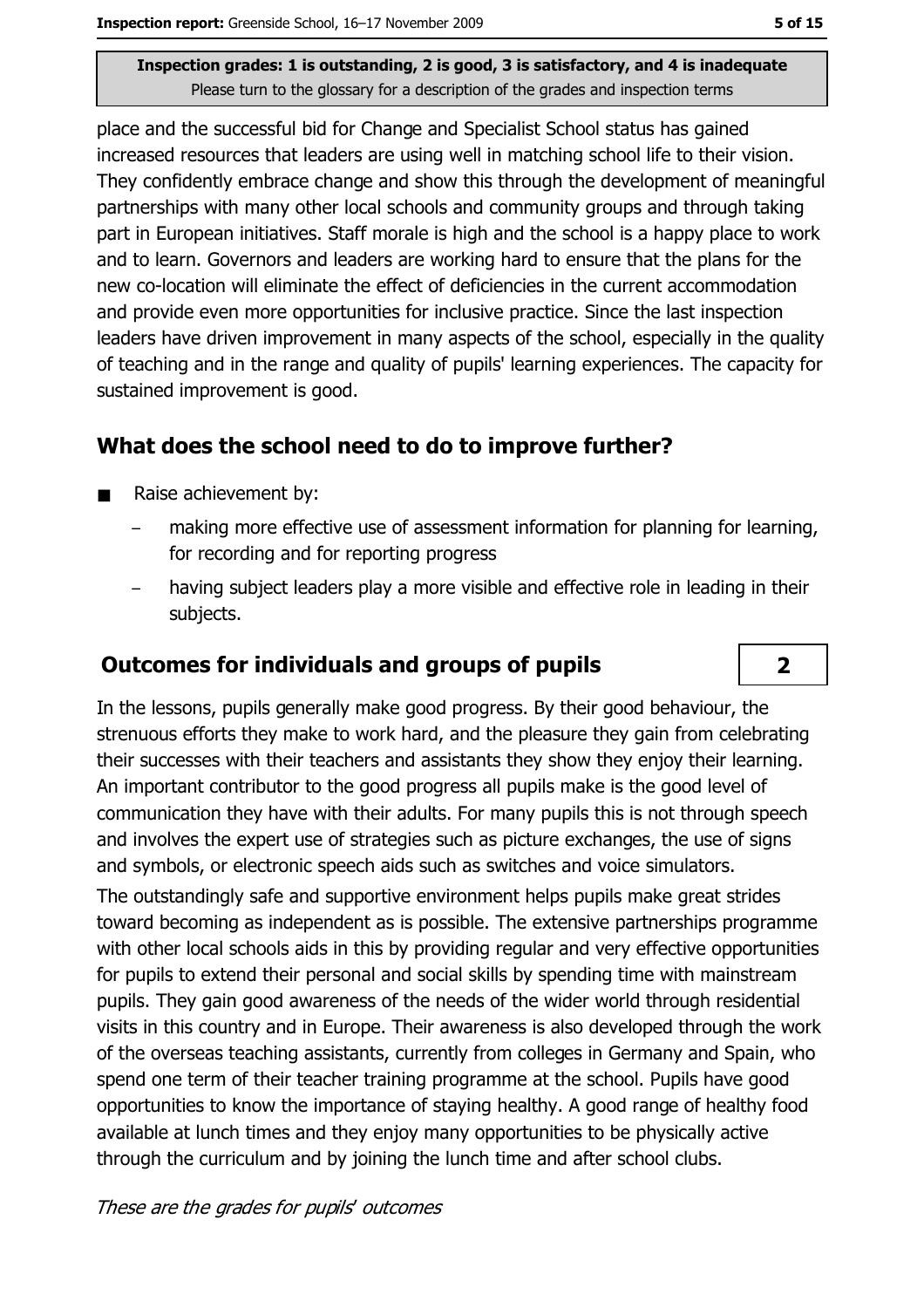| Pupils' achievement and the extent to which they enjoy their learning                                                     | $\overline{2}$          |
|---------------------------------------------------------------------------------------------------------------------------|-------------------------|
| Taking into account:<br>Pupils' attainment <sup>1</sup>                                                                   | $\ast$                  |
| The quality of pupils' learning and their progress                                                                        | $\overline{2}$          |
| The quality of learning for pupils with special educational needs and/or<br>disabilities and their progress               | $\mathcal{P}$           |
| The extent to which pupils feel safe                                                                                      | 1                       |
| <b>Pupils' behaviour</b>                                                                                                  | $\overline{\mathbf{2}}$ |
| The extent to which pupils adopt healthy lifestyles                                                                       | $\overline{2}$          |
| The extent to which pupils contribute to the school and wider community                                                   | $\overline{2}$          |
| The extent to which pupils develop workplace and other skills that will<br>contribute to their future economic well-being | $\mathbf{2}$            |
| Taking into account:<br>Pupils' attendance <sup>1</sup>                                                                   | 3                       |
| The extent of pupils' spiritual, moral, social and cultural development                                                   | 2                       |

#### How effective is the provision?

In more lessons than at the time of the last inspection, pupils make outstanding progress. In these lessons tasks are often creative and imaginative and match very well with the specific sensory, physical and emotional needs of each pupil. This is because teachers make very effective use of their knowledge of what their children know and can do when planning tasks. In other lessons pupils make less progress because planning does not ensure that lesson tasks match well enough with pupils learning needs. Sometimes, the expectations of the staff team are not always sufficient to drive progress. Well established routines benefit learning. They help pupils feel comfortable as learners and quide them in knowing what they have to do. For example, younger pupils are regularly taught through song and rhyme and, very often, more than one sense is stimulated during learning. Older pupils gain independence from the many planned opportunities that allow them to choose, and to find out, for themselves

The curriculum is especially successful in helping lead pupils toward independence by focusing on promoting gains in communication skills and in personal, social and physical development. By gaining Change and Specialist School status leaders have extended and enriched pupils' learning experiences, and are raising expectations for achievement, through the use of specialist practitioners, such as artists, actors, poets, sports coaches and for promoting progress in reading and numeracy. The curriculum for the pupils who

\* In some special schools inspectors do not make a judgement about attainment in relation to expectations of the pupils' age.

 $\frac{1}{1}$  The grades for attainment and attendance are: 1 is high; 2 is above average; 3 is broadly average; and 4 is low.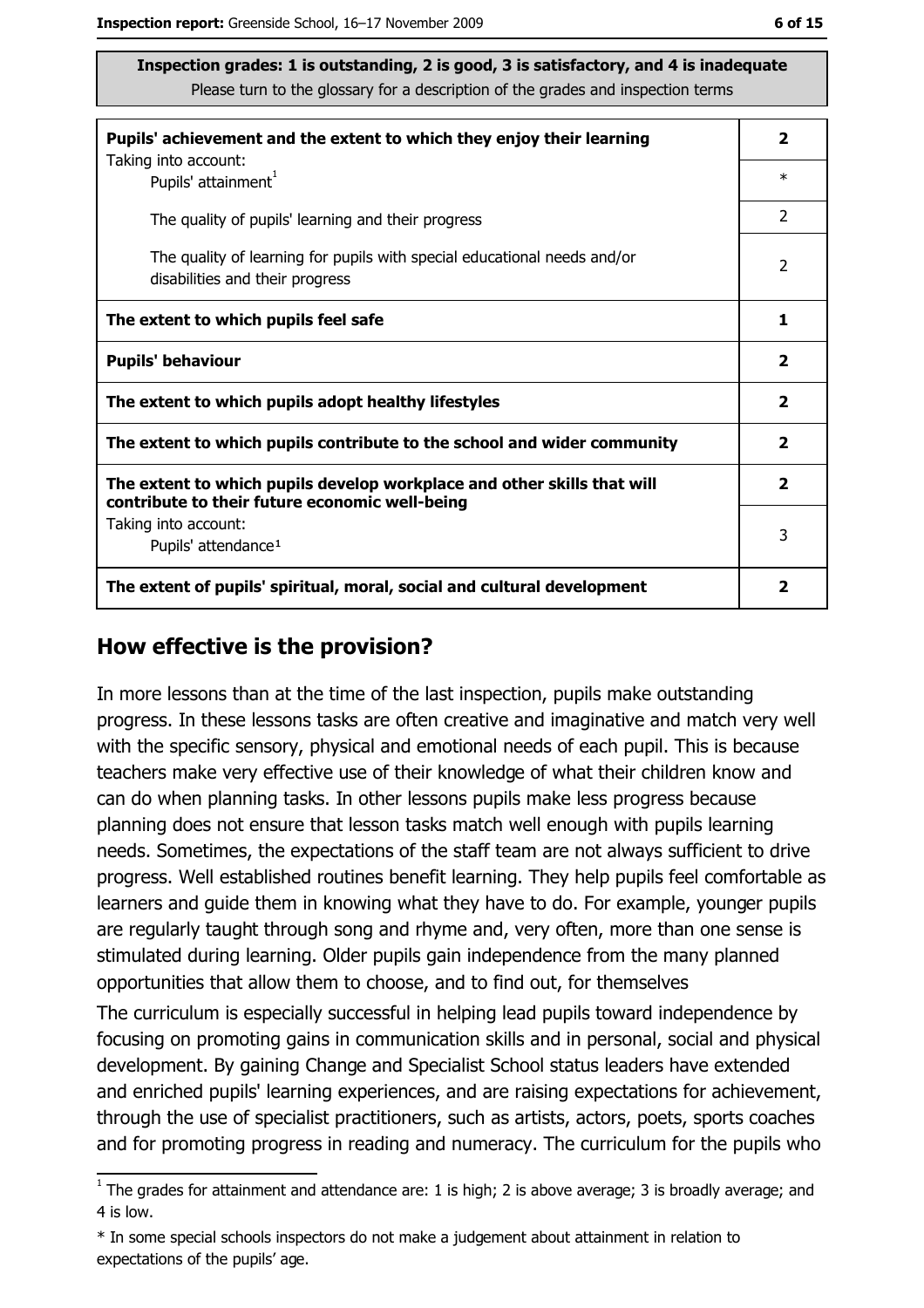make the smallest steps in their learning is adapted and provides teachers with good quidance on planning lessons that take account of pupils' strength, needs and interests. Good opportunities for pupils to visit other local schools and places provide meaningful ways to reinforce personal and social skills and to gain awareness of other cultures. The Commenius links with Europe offer a first hand experience of living with those from different cultures.

Systems to ensure well-being and welfare meet all the requirements for dealing with pupils' wide range of special educational needs and/or disabilities. Through the expert work of speech therapists, nurses, therapy assistants, educational and clinical psychologists and the liaison social worker, pupils are able to thrive as learners and as growing young people. Most parents attend the annual review and the increasing use of video and power point technology is allowing pupils to make a greater contribution to their own futures. Parents praise the school as 'a welcoming, safe and happy place' and 'a good place for my child to be.' They say they feel very well informed about how their children are doing in school, through frequent telephone contacts, home-school books and regular meetings to discuss specific issues or to form new targets for learning. They are especially appreciative of the advice and support they gain on diverse matters, including parenting, benefits, entitlements, access to social networks and to respite care.

The quality of teaching  $\overline{2}$ Taking into account:  $\overline{2}$ The use of assessment to support learning The extent to which the curriculum meets pupils' needs, including, where  $\overline{2}$ relevant, through partnerships The effectiveness of care, guidance and support  $\mathbf{1}$ 

#### These are the grades for the quality of provision

### How effective are leadership and management?

Senior leaders have a clear ambition to provide outstanding provision for their pupils. Their commitment to this is seen in numerous developments since the last inspection. Pupils are making better progress because the programme for monitoring and evaluating teaching has been effective in improving teaching. They are gaining a wider range of relevant learning experiences and the chance to be taught by specialists because leaders have done particularly well in achieving Change School and Specialist School status.

Leaders and governors know the strengths and weaknesses of the school well. Staff morale is high and the school is a happy place to learn and to work. In some subjects, especially English and mathematics, subject leaders work very effectively in promoting progress. This is not the case for other subjects where more effective leadership is needed to improve achievement. Governors are right in recognising that raising pupils' achievement from good to outstanding requires the setting of more ambitious targets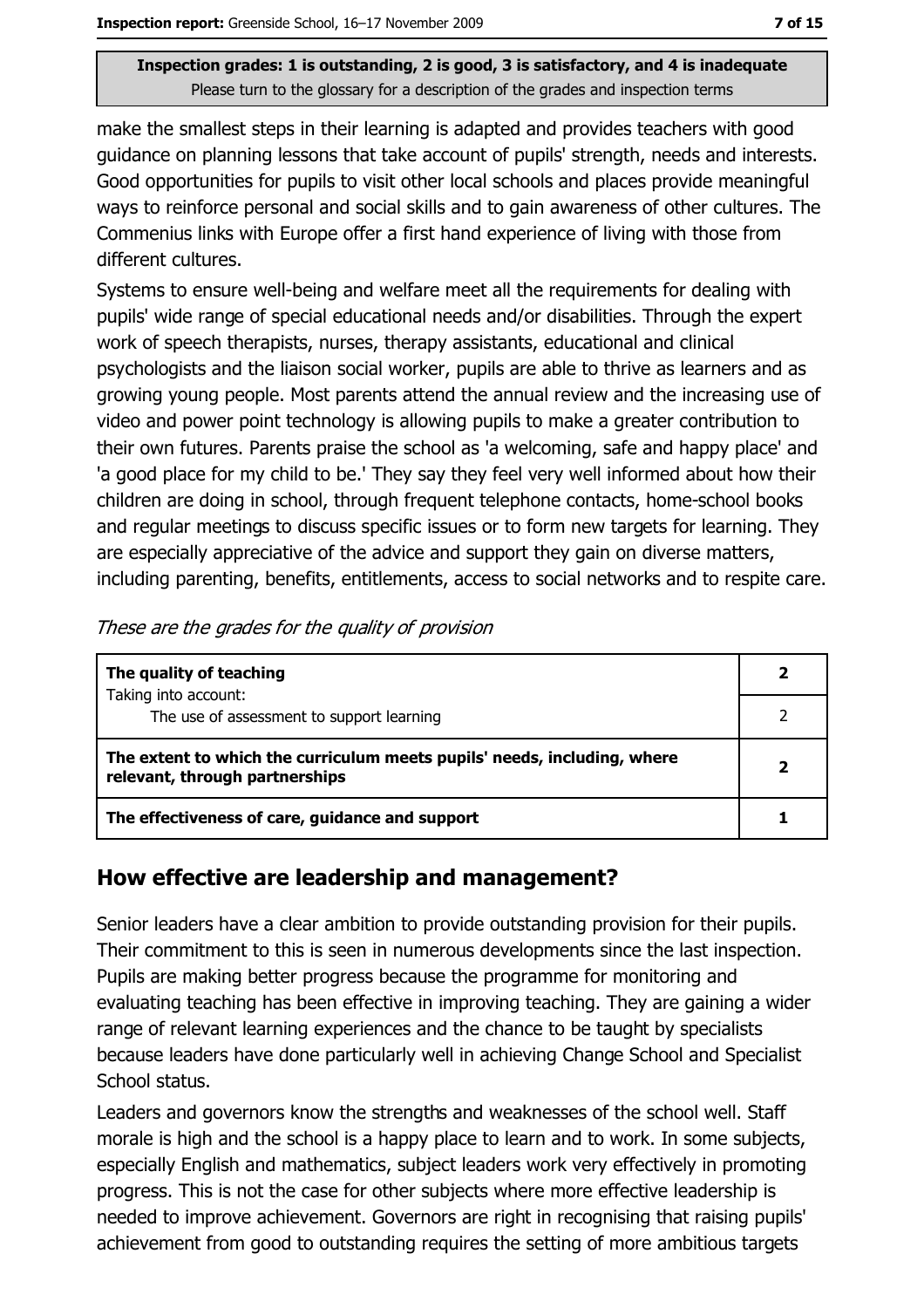for learning and the better use of the tracking system in recognising whether pupils are on track to meet their targets. They are also right in wanting to judge the quality of the provision against appropriate benchmarks and leaders are beginning to make good use of national information

Leaders are proud that all pupils have equal access to all the school offers. The partnerships programme makes an outstanding contribution to pupils' achievement and to their personal and social development by providing a wide range of enriched learning experiences that would not be otherwise available. Parents report the school to be a cohesive community. Inspectors see this through the pride pupils and staff have in their school and in the outstanding level of care offered to all the pupils. Safeguarding procedures are rigorous and reviewed regularly.

These are the grades for leadership and management

| The effectiveness of leadership and management in embedding ambition and<br>driving improvement                                                                     |                         |
|---------------------------------------------------------------------------------------------------------------------------------------------------------------------|-------------------------|
| Taking into account:<br>The leadership and management of teaching and learning                                                                                      |                         |
| The effectiveness of the governing body in challenging and supporting the<br>school so that weaknesses are tackled decisively and statutory responsibilities<br>met | 2                       |
| The effectiveness of the school's engagement with parents and carers                                                                                                | $\mathbf{2}$            |
| The effectiveness of partnerships in promoting learning and well-being                                                                                              |                         |
| The effectiveness with which the school promotes equality of opportunity and<br>tackles discrimination                                                              | 2                       |
| The effectiveness of safeguarding procedures                                                                                                                        | $\overline{2}$          |
| The effectiveness with which the school promotes community cohesion                                                                                                 | $\overline{\mathbf{2}}$ |
| The effectiveness with which the school deploys resources to achieve<br>value for money                                                                             | 2                       |

### **Early Years Foundation Stage**

Children enter the Early Years Foundation Stage with a very wide range of special educational needs and/or disabilities. Over the time they are there all do outstandingly well against their targets for learning.

The Early Years Foundation Stage is a happy place in which children settle quickly and very well. They are exceptionally well looked after. Detailed records show the small steps children make in their learning and reflect the very wide range of relevant experiences they gain over each of the areas of learning. Staff are expert in using strategies to communicate with children that helps their learning and develops very strong and trusting relationships. As they move through the Early Years Foundation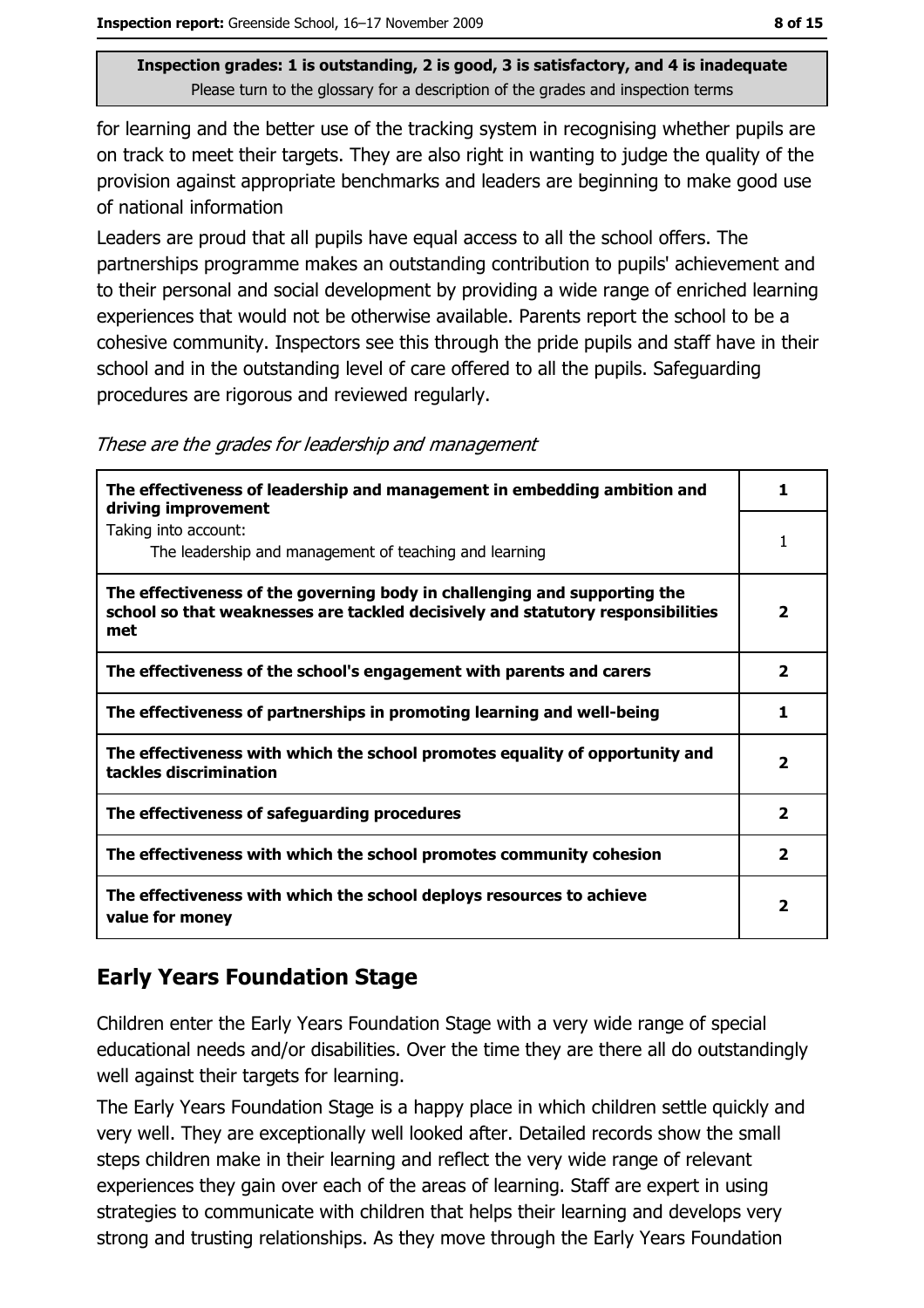Stage they become increasingly self confident and show this through their sense of fun and through their developing personalities. Parents are delighted that their children settle so quickly, attend regularly and enjoy going to school. They are very pleased with the information they receive on how well their children have done each day and, especially, pleased with the help and advice from staff on wide-ranging matters to do with their children.

These are the grades for the Early Years Foundation Stage

| <b>Overall effectiveness of the Early Years Foundation Stage</b>                             |  |
|----------------------------------------------------------------------------------------------|--|
| Taking into account:<br>Outcomes for children in the Early Years Foundation Stage            |  |
| The quality of provision in the Early Years Foundation Stage                                 |  |
| The effectiveness of leadership and management of the Early Years<br><b>Foundation Stage</b> |  |

## **Sixth form**

Good quality teaching planned from good assessment information presents a relevant range of learning experiences. Students attend regularly. They make good progress in their learning and outstanding progress in their development as rounded young people who are well prepared to live as independent a life as is realistically possible after school. They show the extent of their learning over a wide range of appropriate nationally accredited awards, some of which they gain while attending a local college, and on measures of independence such as travel training. Transition to after-school life is supported very well through Connexions. Most of the students move to places that are best suited to their interests and aspirations. They behave well in school, in college, and especially when they take part in residential visits in this country and in Europe. They show good maturity when they make a contribution to the local community in activities, such as tending the allotment, supporting senior citizens in a local residential home and when they care for animals at a specialist farm. The good outcomes show that leaders are successful in minimising the disadvantage of the inadequate accommodation primarily by making good use of off site facilities, such as the local college.

These are the grades for the sixth form

| Overall effectiveness of the sixth form                         |  |  |
|-----------------------------------------------------------------|--|--|
| Taking into account:<br>Outcomes for students in the sixth form |  |  |
| The quality of provision in the sixth form                      |  |  |
| Leadership and management of the sixth form                     |  |  |

#### **Views of parents and carers**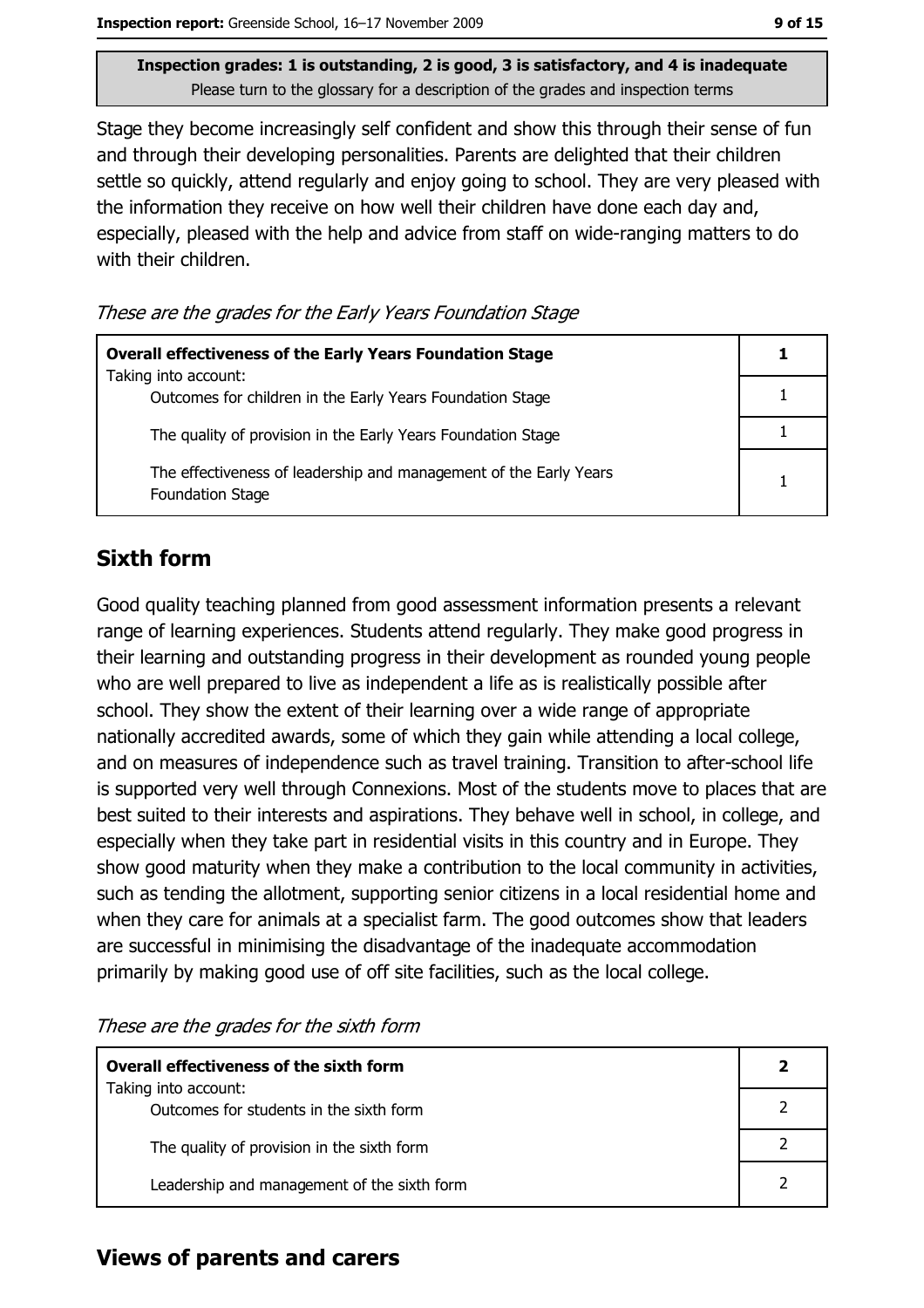Parents who responded to the questionnaire were uniform in their praise for the school. They are especially pleased that their children are enjoying school, that their children feel safe at the school and that they are making good progress, because they see the teaching as good. The school's regular procedures for gaining the thoughts of parents show that they are especially appreciative of the empathy and understanding of staff and the way in which they can always gain advice on matters to do with their children.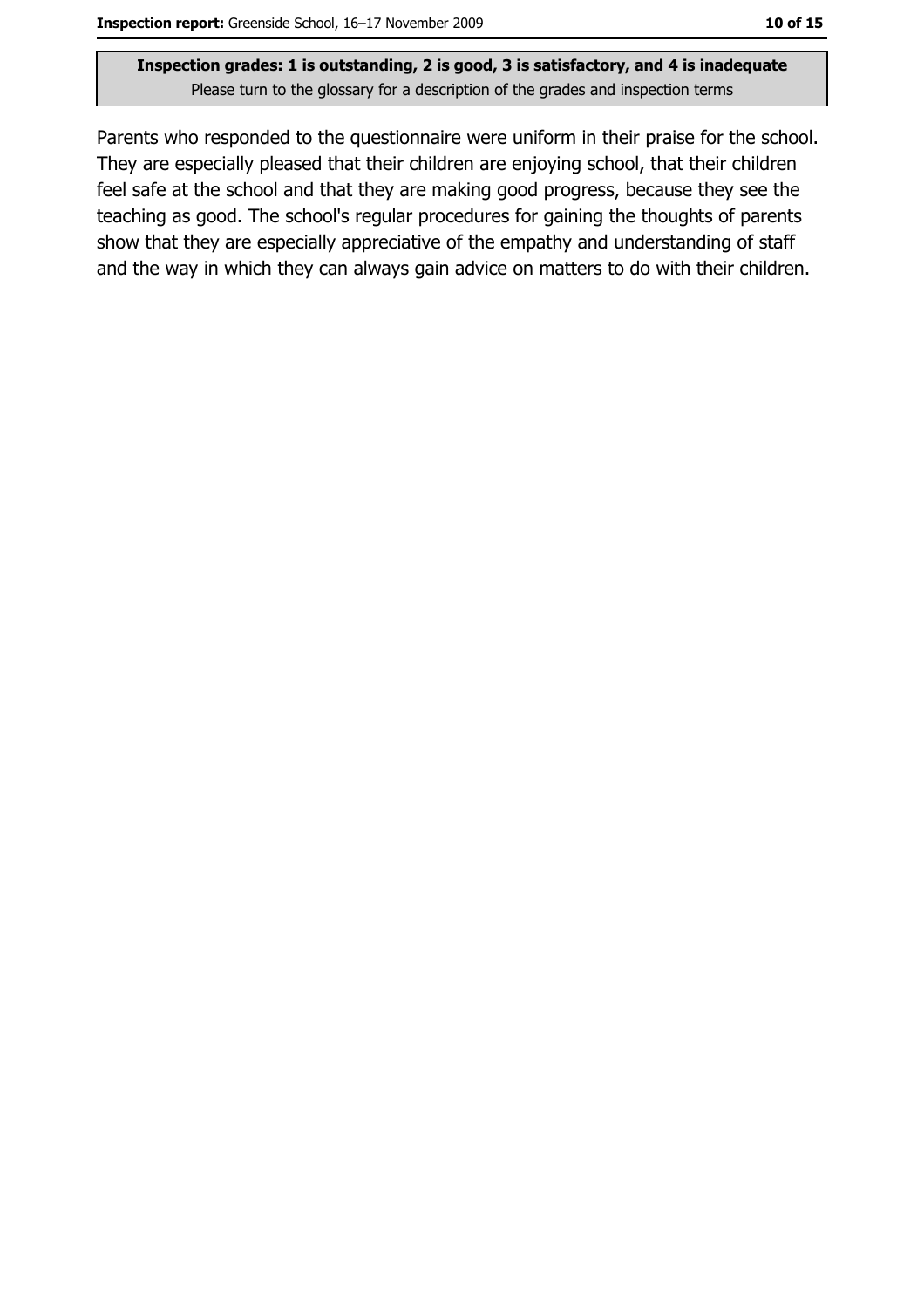#### Responses from parents and carers to Ofsted's questionnaire

Ofsted invited all the registered parents and carers of pupils registered at Greenside to complete a questionnaire about their views of the school.

In the questionnaire, parents and carers were asked to record how strongly they agreed with 13 statements about the school. The inspection team received 31 completed questionnaires by the end of the on-site inspection. In total, there are 112 pupils registered at the school.

| <b>Statements</b>                                                                                                                                                                                                                                       | <b>Strongly</b><br><b>Agree</b> |               | <b>Agree</b> |               |              | <b>Disagree</b> |              | <b>Strongly</b><br>disagree |  |
|---------------------------------------------------------------------------------------------------------------------------------------------------------------------------------------------------------------------------------------------------------|---------------------------------|---------------|--------------|---------------|--------------|-----------------|--------------|-----------------------------|--|
|                                                                                                                                                                                                                                                         | <b>Total</b>                    | $\frac{1}{2}$ | <b>Total</b> | $\frac{0}{0}$ | <b>Total</b> | $\frac{0}{0}$   | <b>Total</b> | $\frac{0}{0}$               |  |
| My child enjoys school                                                                                                                                                                                                                                  | 26                              | 84            | 5            | 16            | $\mathbf 0$  | 0               | $\mathbf{0}$ | $\mathbf 0$                 |  |
| The school keeps my child<br>safe                                                                                                                                                                                                                       | 27                              | 87            | 4            | 13            | $\mathbf 0$  | 0               | 0            | $\mathbf 0$                 |  |
| The school informs me<br>about my child's progress                                                                                                                                                                                                      | 24                              | 77            | 7            | 23            | 0            | 0               | 0            | 0                           |  |
| My child is making enough<br>progress at this school                                                                                                                                                                                                    | 22                              | 71            | 9            | 29            | $\mathbf 0$  | 0               | 0            | $\mathbf 0$                 |  |
| The teaching is good at this<br>school                                                                                                                                                                                                                  | 27                              | 87            | 4            | 13            | 0            | 0               | 0            | $\mathbf 0$                 |  |
| The school helps me to<br>support my child's learning                                                                                                                                                                                                   | 21                              | 68            | 9            | 29            | 0            | 0               | 0            | $\mathbf 0$                 |  |
| The school helps my child to<br>have a healthy lifestyle                                                                                                                                                                                                | 21                              | 68            | 8            | 26            | $\mathbf 0$  | 0               | 0            | $\mathbf 0$                 |  |
| The school makes sure that<br>my child is well prepared for<br>the future (for example<br>changing year group,<br>changing school, and for<br>children who are finishing<br>school, entering further or<br>higher education, or<br>entering employment) | 14                              | 45            | 12           | 39            | $\mathbf 0$  | 0               | 0            | $\mathbf 0$                 |  |
| The school meets my child's<br>particular needs                                                                                                                                                                                                         | 22                              | 71            | 9            | 29            | 0            | 0               | 0            | $\bf{0}$                    |  |
| The school deals effectively<br>with unacceptable behaviour                                                                                                                                                                                             | 15                              | 48            | 12           | 39            | $\bf{0}$     | 0               | 0            | 0                           |  |
| The school takes account of<br>my suggestions and<br>concerns                                                                                                                                                                                           | 18                              | 58            | 11           | 35            | 1            | 3               | $\mathbf 0$  | $\mathbf 0$                 |  |
| The school is led and<br>managed effectively                                                                                                                                                                                                            | 23                              | 74            | 8            | 26            | $\mathbf 0$  | 0               | $\mathbf 0$  | $\mathbf 0$                 |  |
| Overall, I am happy with my<br>child's experience at this<br>school                                                                                                                                                                                     | 26                              | 84            | 5            | 16            | $\bf{0}$     | 0               | 0            | 0                           |  |

The table above summarises the responses that parents and carers made to each statement. The percentages indicate the proportion of parents and carers giving that response out of the total number of completed questionnaires. Where one or more parents and carers chose not to answer a particular question, the percentages will not add up to 100%.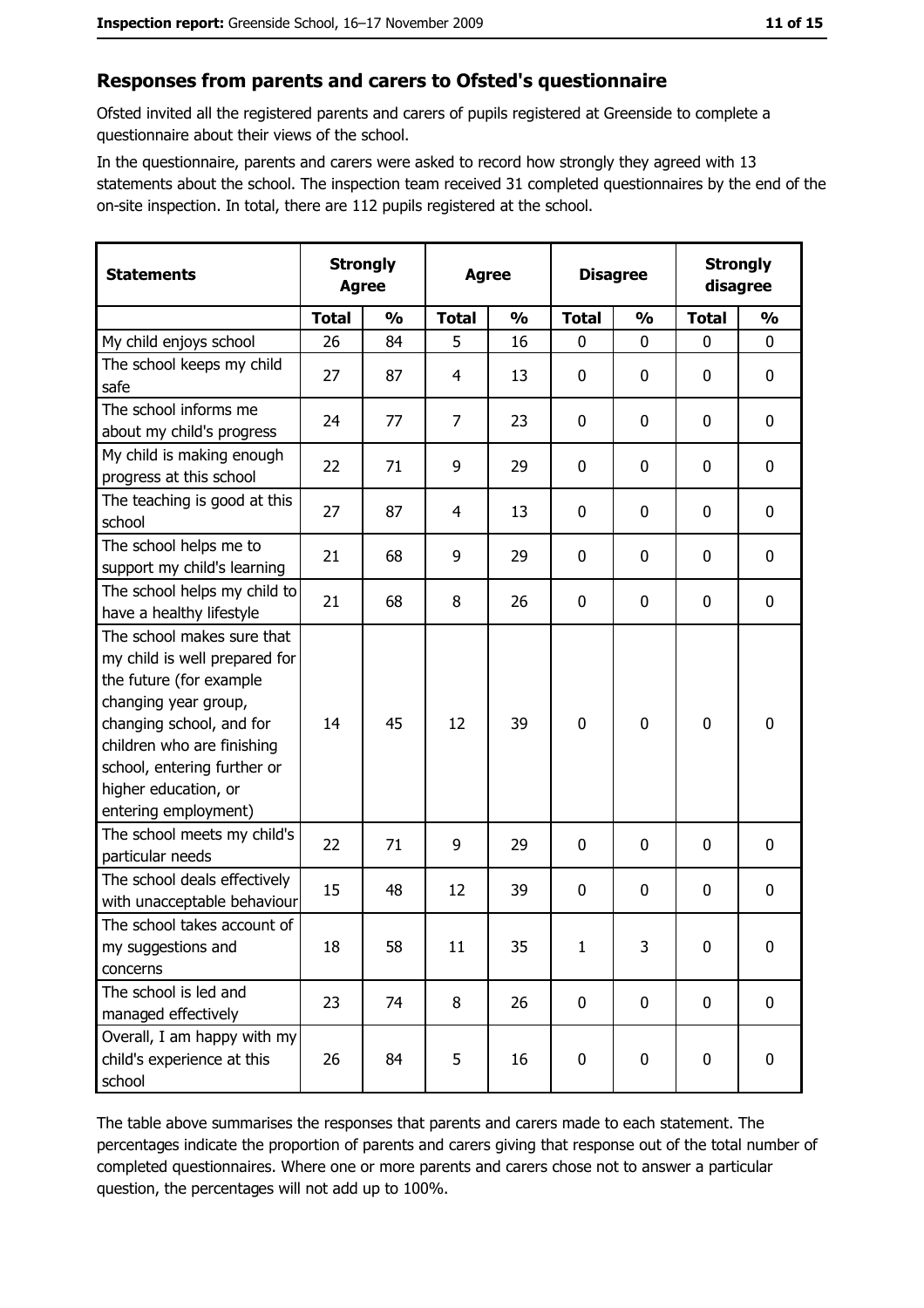# Glossary

| Grade   | <b>Judgement</b> | <b>Description</b>                                                                                                                                                                                                               |
|---------|------------------|----------------------------------------------------------------------------------------------------------------------------------------------------------------------------------------------------------------------------------|
| Grade 1 | Outstanding      | These features are highly effective. An oustanding<br>school provides exceptionally well for its pupils' needs.                                                                                                                  |
| Grade 2 | Good             | These are very positive features of a school. A school<br>that is good is serving its pupils well.                                                                                                                               |
| Grade 3 | Satisfactory     | These features are of reasonable quality. A satisfactory<br>school is providing adequately for its pupils.                                                                                                                       |
| Grade 4 | Inadequate       | These features are not of an acceptable standard. An<br>inadequate school needs to make significant<br>improvement in order to meet the needs of its pupils.<br>Ofsted inspectors will make further visits until it<br>improves. |

## What inspection judgements mean

#### Overall effectiveness of schools inspected between September 2007 and July 2008

|                       | Overall effectiveness judgement (percentage of<br>schools) |      |                     |                   |
|-----------------------|------------------------------------------------------------|------|---------------------|-------------------|
| <b>Type of school</b> | <b>Outstanding</b>                                         | Good | <b>Satisfactory</b> | <b>Inadequate</b> |
| Nursery schools       | 39                                                         | 58   | 3                   | 0                 |
| Primary schools       | 13                                                         | 50   | 33                  | 4                 |
| Secondary schools     | 17                                                         | 40   | 34                  | 9                 |
| Sixth forms           | 18                                                         | 43   | 37                  | $\overline{2}$    |
| Special schools       | 26                                                         | 54   | 18                  | $\overline{2}$    |
| Pupil referral units  | 7                                                          | 55   | 30                  | 7                 |
| All schools           | 15                                                         | 49   | 32                  | 5                 |

New school inspection arrangements were introduced on 1 September 2009. This means that inspectors now make some additional judgements that were not made previously.

The data in the table above were reported in The Annual Report of Her Majesty's Chief Inspector of Education, Children's Services and Skills 2007/08.

Percentages are rounded and do not always add exactly to 100. Secondary school figures include those that have sixth forms, and sixth form figures include only the data specifically for sixth form inspection judgements.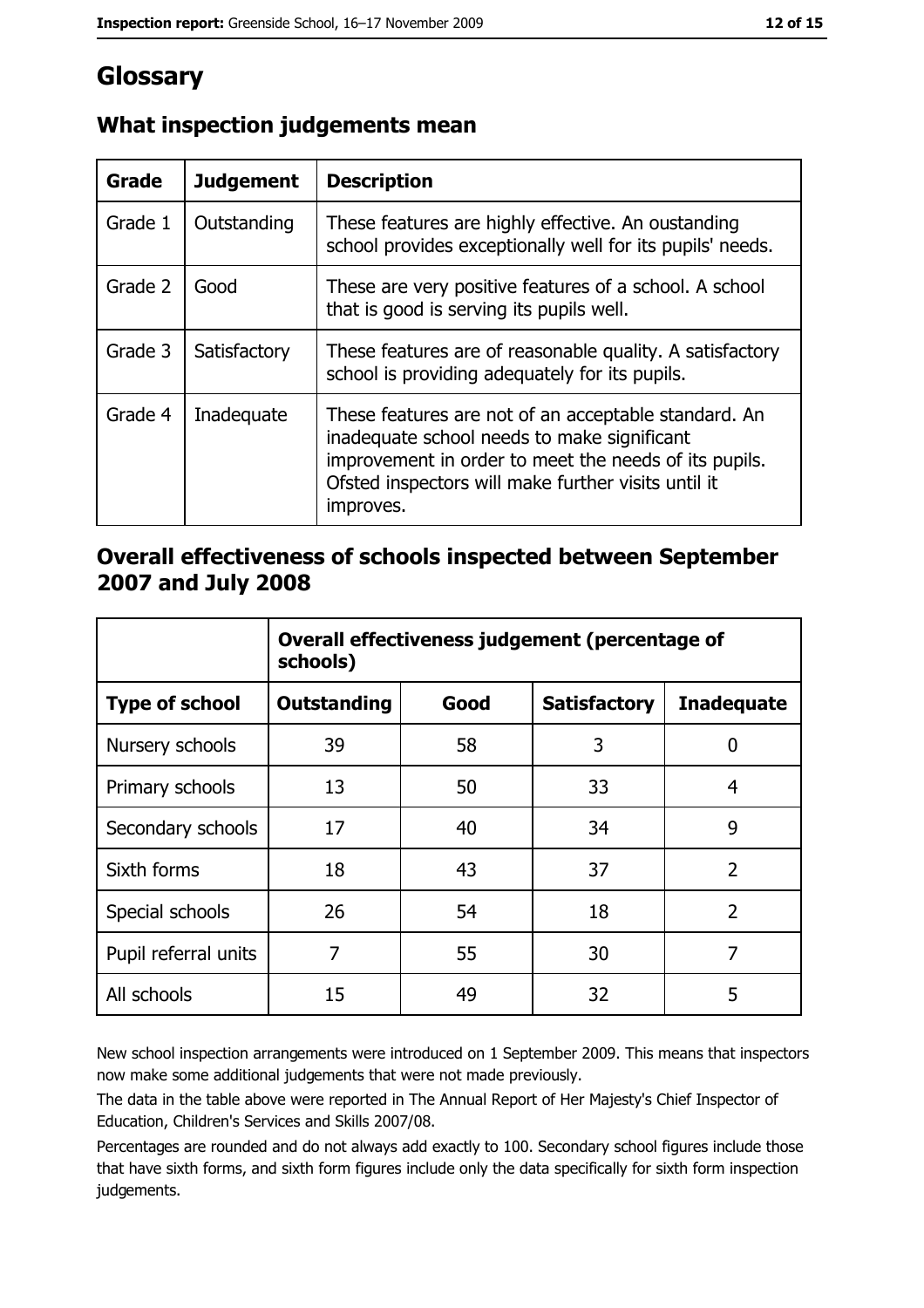# **Common terminology used by inspectors**

| Achievement:                  | the progress and success of a pupil in<br>their learning, development or training.                                                                                                                                                                                                                           |
|-------------------------------|--------------------------------------------------------------------------------------------------------------------------------------------------------------------------------------------------------------------------------------------------------------------------------------------------------------|
| Attainment:                   | the standard of the pupils' work shown by<br>test and examination results and in<br>lessons.                                                                                                                                                                                                                 |
| Capacity to improve:          | the proven ability of the school to<br>continue improving. Inspectors base this<br>judgement on what the school has<br>accomplished so far and on the quality of<br>its systems to maintain improvement.                                                                                                     |
| Leadership and management:    | the contribution of all the staff with<br>responsibilities, not just the headteacher,<br>to identifying priorities, directing and<br>motivating staff and running the school.                                                                                                                                |
| Learning:                     | how well pupils acquire knowledge,<br>develop their understanding, learn and<br>practise skills and are developing their<br>competence as learners.                                                                                                                                                          |
| <b>Overall effectiveness:</b> | inspectors form a judgement on a school's<br>overall effectiveness based on the findings<br>from their inspection of the school. The<br>following judgements, in particular,<br>influence what the overall effectiveness<br>judgement will be.                                                               |
|                               | The school's capacity for sustained<br>improvement.<br>Outcomes for individuals and groups<br>of pupils.<br>The quality of teaching.<br>The extent to which the curriculum<br>meets pupil's needs, including where<br>relevant, through partnerships.<br>The effectiveness of care, guidance<br>and support. |
| Progress:                     | the rate at which pupils are learning in<br>lessons and over longer periods of time. It<br>is often measured by comparing the<br>pupils' attainment at the end of a key<br>stage with their attainment when they<br>started.                                                                                 |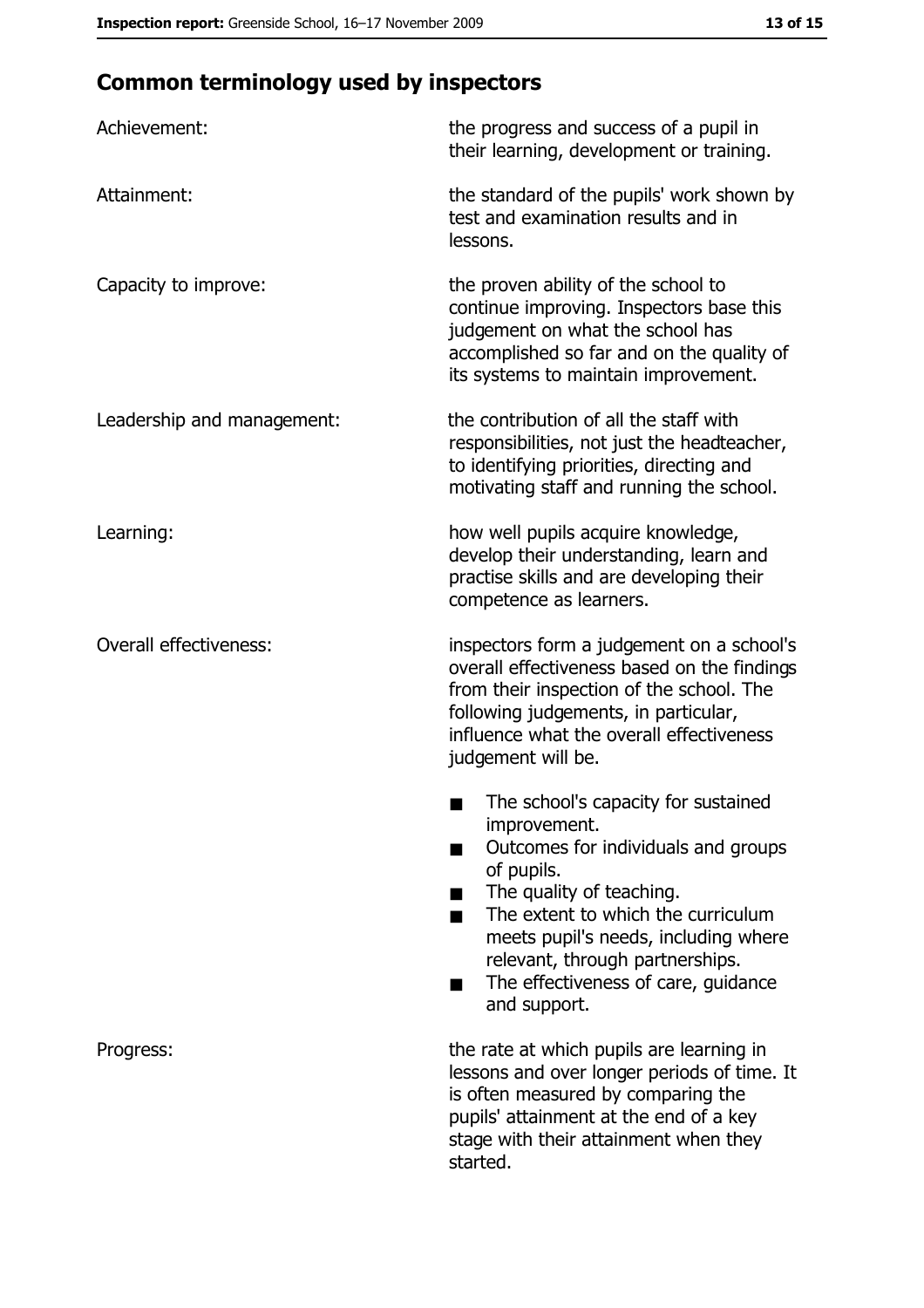This letter is provided for the school, parents and carers to share with their children. It describes Ofsted's main findings from the inspection of their school.



### 17 November 2009

**Dear Pupils** 

### Inspection of Greenside School, Stevenage, SG2 9XS

It was lovely for me and my colleagues to meet and talk with you when we inspected your school. Thank you for making us so welcome. We found the school to be providing you with a good education, but some parts of your school were outstandingly good. We especially liked:

- how safe you are in school and the outstanding way in which the adults look after  $\blacksquare$ **you**
- the outstanding start the youngest children make in the Early Years Foundation  $\blacksquare$ **Stage**
- the big effort you make to do your best in lessons and the way you are developing  $\blacksquare$ as young people
- the good progress you make in your learning because of the expert way adults  $\blacksquare$ communicate with you
- the way in which your leaders provide exciting learning opportunities in other  $\blacksquare$ schools and in other places.

There are two things that I have asked staff to improve. I would like lessons to be made up of tasks that will always help you in your learning and I would like the leaders of some of the subjects to be better in helping you know about their subjects.

What can you do? You can help by continuing to always make the great effort to do your best that my colleagues and I saw from you when we visited your lessons.

Thank you for being so welcoming and I will always have pleasant memories of my time with you.

Yours sincerely

Alan Dobbins

Lead inspector